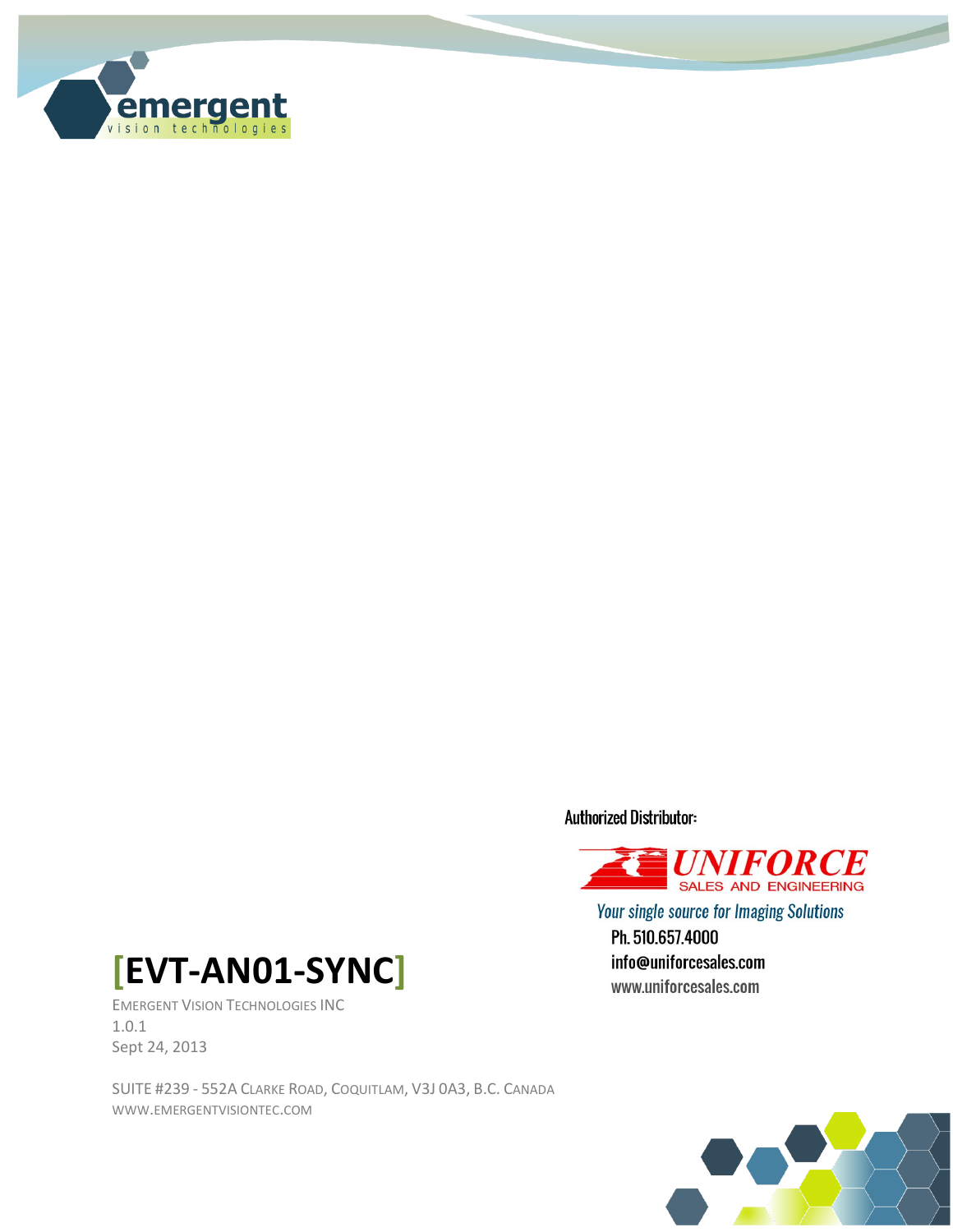

## **Contact**

**Emergent Vision Technologies Canada (Headquarters)**

Suite #239 - 552A Clarke Road,

Coquitlam,B.C.

V3J 0A3

CANADA

[info@emergentvisiontec.com](mailto:info@emergentvisiontec.com)

[www.emergentvisiontec.com](http://www.emergentvisiontec.com/)

**Technical Support** [info@emergentvisiontec.com](mailto:info@emergentvisiontec.com)

**Authorized Distributor:** 



**Your single source for Imaging Solutions** 

Ph. 510.657.4000 info@uniforcesales.com www.uniforcesales.com

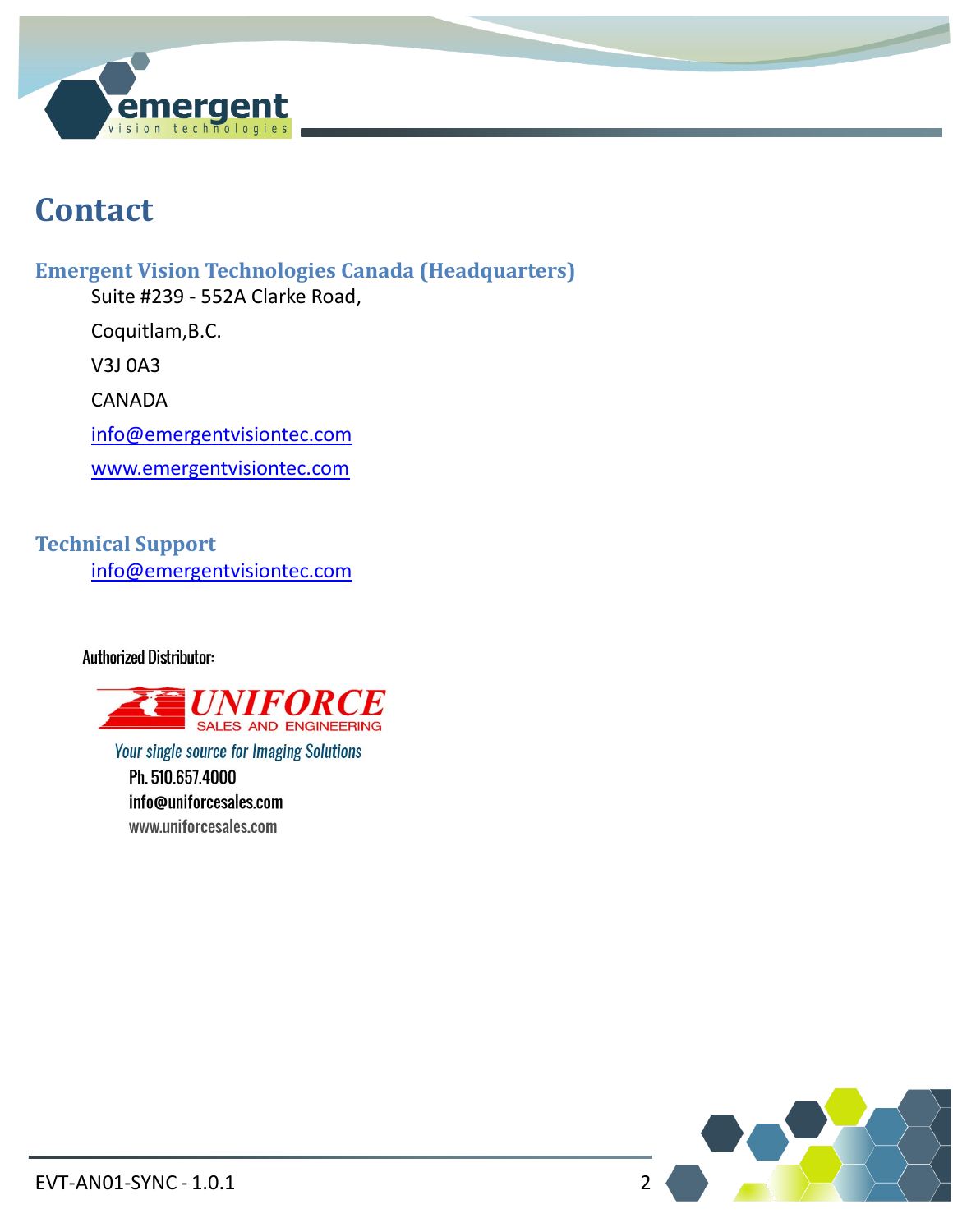

# **Legal**

### **Life Support Applications**

These products are not designed for use in life support systems.

#### **Trademarks**

All trademarks appearing in this document are protected by law.

#### **Warranty**

The information provided is supplied without any guarantees or warranty.

### **Copyright**

All texts, pictures, files, and graphics are protected by copyright and other laws protecting intellectual property. It is not permitted to copy or modify them for and use.

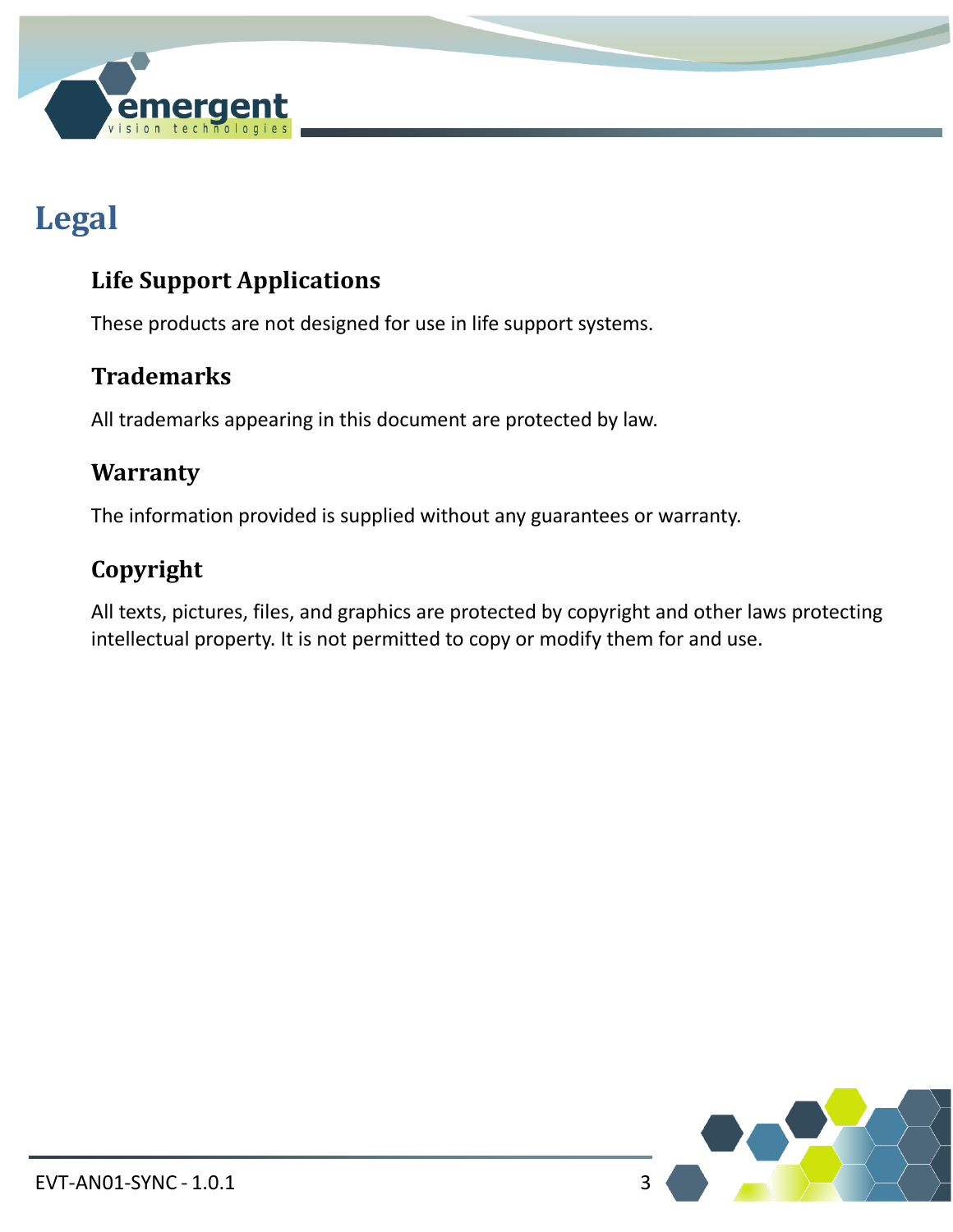

## **Overview**

This application note describes the mechanism by which multiple Emergent cameras can be synchronized. Figure 1 [: System Hardwareb](#page-3-0)elow illustrates the hardware involved:

- Emergent cameras connected to Myricom Sync NICs via SFP+ cabling(fiber, direct attach).
- Myricom Dual Port Sync NICswith SMB IRIGB00X input in one or more PCs.
- IRIGB00X Timecode Generator using either GPS or internal based timecode.

The Myricom Dual Port Sync NIC is described here. <https://www.myricom.com/products/network-adapters/10g-pcie2-8c2-2s-sync.html>

The Myricom NICs are supported by their MVA software/firmware solution as described here: <http://www.myricom.com/solutions/industrial-imaging.html>



**Figure 1 : System Hardware**

<span id="page-3-0"></span>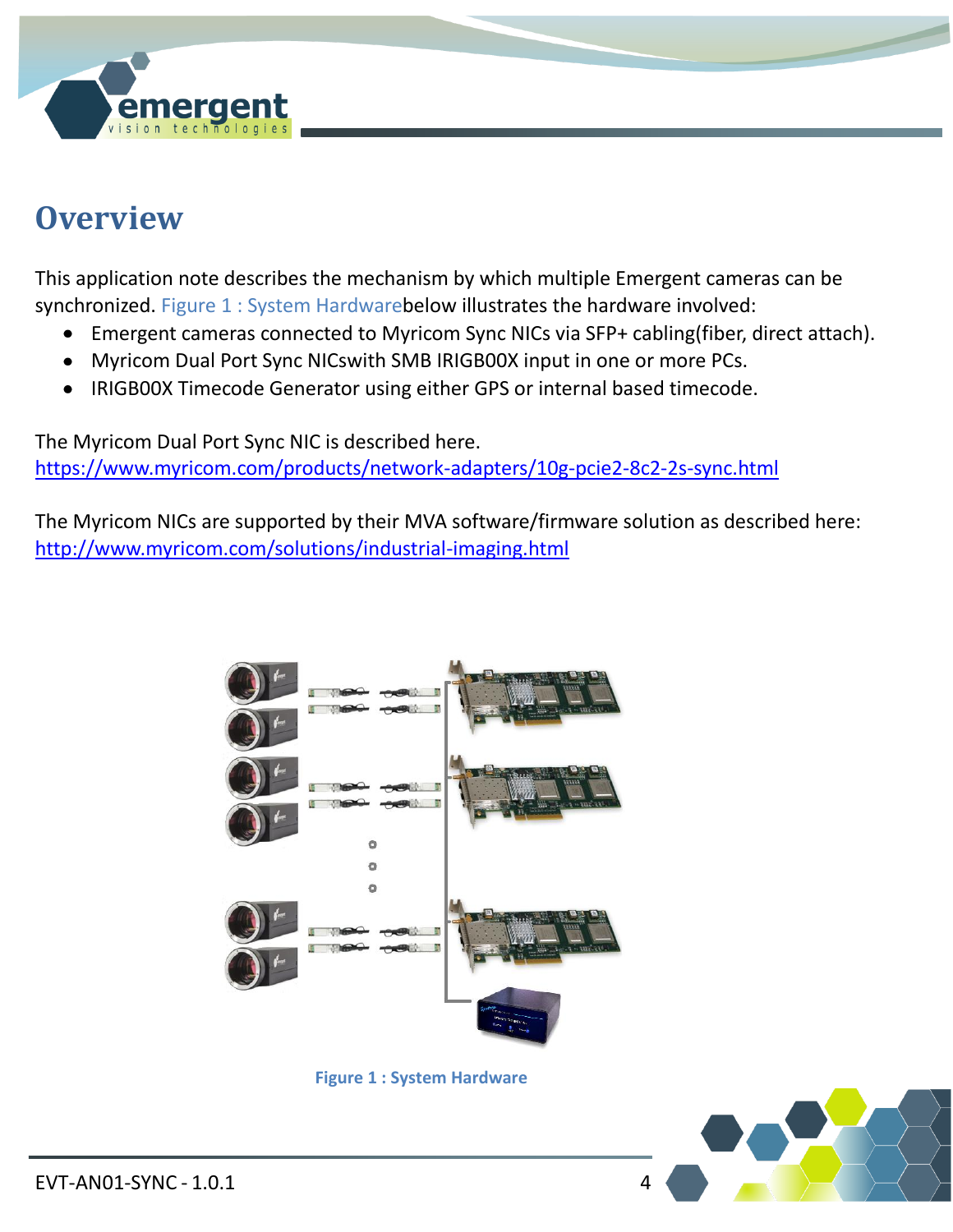

The role of the IRIG generator is to supply a stable and equal time source to all Sync NICs and the Sync NICs in turn will timestamp frames from all cameras before passing these frames with timestamp to the application layer with the characteristic low CPU/low latency of the Myricom MVA solution.

Comparable accuracy is achieved to IEEE1588 based solutions using these methods. The benefits of this implementation are the elimination of the network switch resident in high accuracy systems. Typically, in these cases, one camera would serve time to the other cameras through the switch while the PCs would be there simply to process the frames. For ultra high speed 10G applications, the switch can be quite costly and in addition adds another point of failure to systems with strong reliability requirements.

Other benefits of the general solution over external triggering are an elimination of the wires that would run between cameras which pass the triggering information.

In addition, IRIGB is often resident in many systems so it is only a matter of patching the IRIGB signal into the sync NICs with very little added cost.

The solution can use either SFP+ cabling options including fiber for distances >10m and direct attach for distances 10m or less. All cabling options are available through Emergent.

The next section describes in detail the process by which synchronization is achieved.

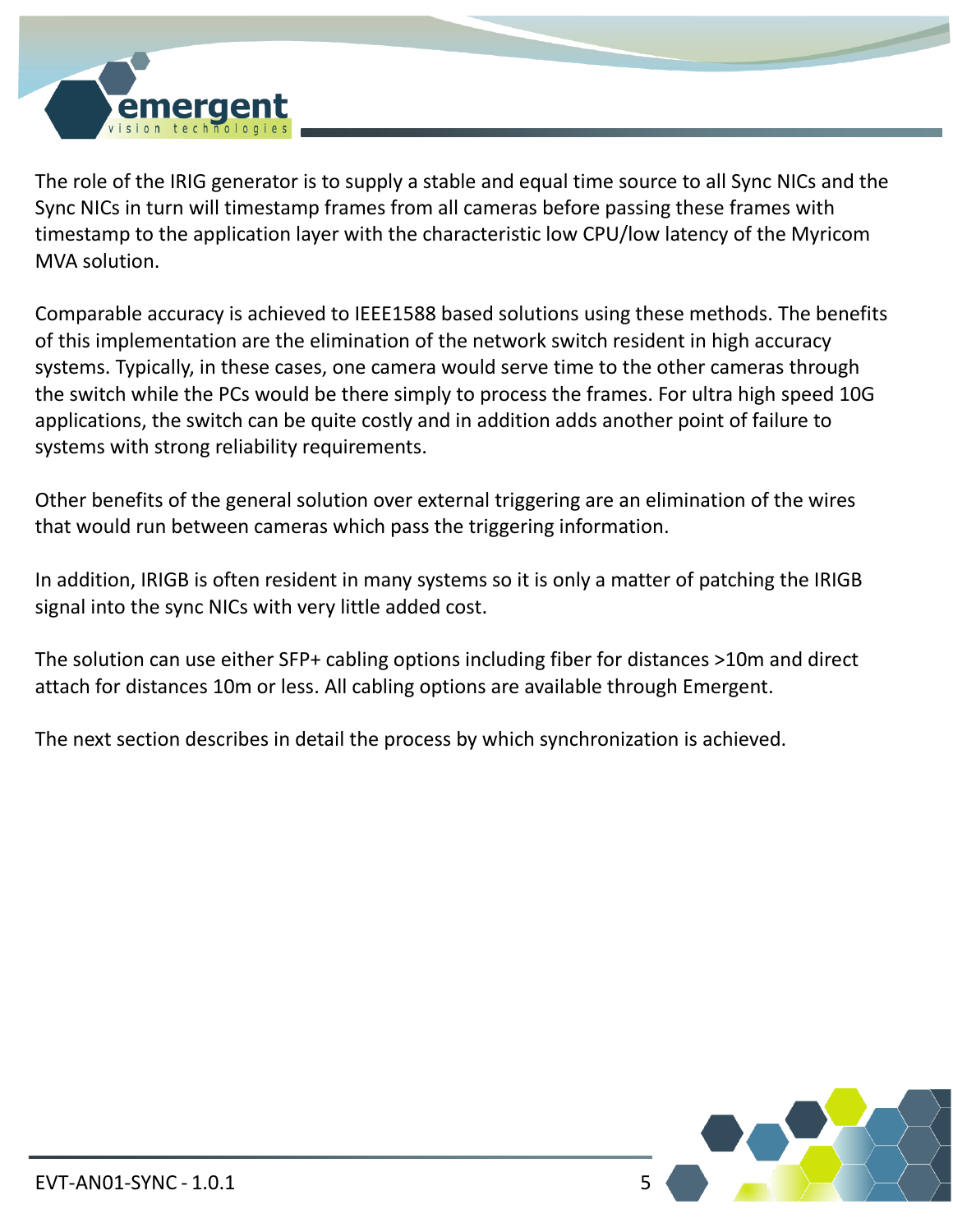

## **Implementation**

```
//////////////////////
//Grab frame loop in EVT BenchmarkHS Sync example.
while (!p_wrk->done)
{
 ….
  err = EVT_CameraQueueFrame(p_cam, &evtFrameRecv);
 …
 err = EVT_CameraGetFrame(p_cam, &evtFrameRecv, EVT_INFINITE);
 …
  synchronize_cameras(p_wrk, &evtFrameRecv);
 …
 //Now can process the frame here as evtFrameRecv has frame data....
}
```
The above example code(from the EVT BenchmarkHS Sync eSDK example), simplified for clarity, is run within a software thread with one thread startedfor each camera.

The code queues and gets frames in the standard manner, however, with these frames in hand the associated timestamp field of the frame structure is used within synchronize cameras() to determine the time offset of each frame which is based on timestamping of the frames as they are received by the Myricom sync NICs. With these time offsets calculated, a suitable time offset correction is written back to the cameras to correct for any time skew with said offsets taking effect immediately on the next frames transmitted by the cameras.

The example starts the cameras grabbing and once the first frames are received by the cameras then the major offsets are calculated and corrected for. From then on, at predetermined intervals, the minor offset calculation and correction is repeated.

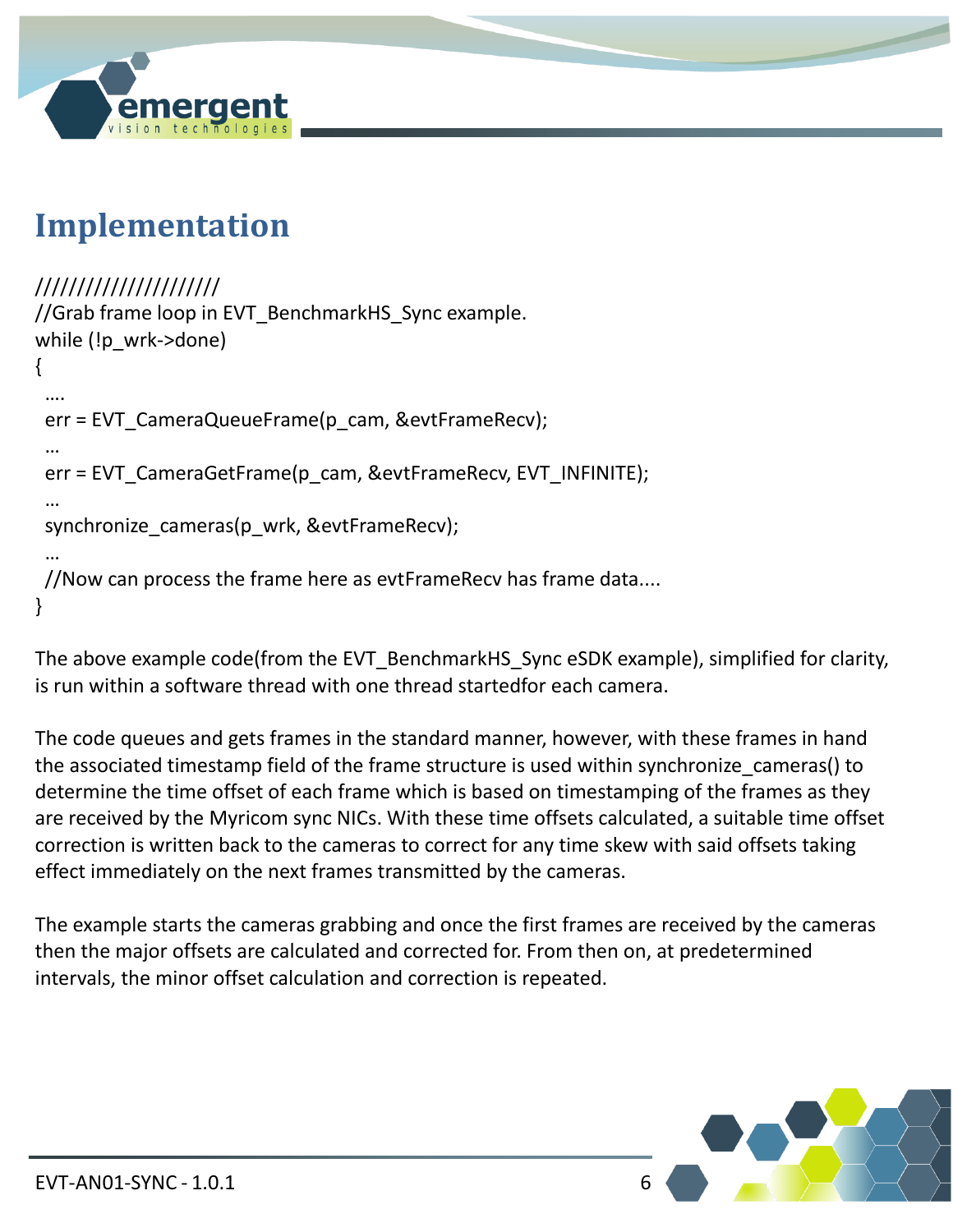

The code can be configured to perform this synchronization at various intervals for programmatic control of the synchronization accuracy.



As illustrated above, the blue blocks indicate exposures by the cameras C1-C4. The orange blocks indicate the time that the given camera's exposure is offset from the slowest camera which in this case is camera C4. The synchronization process is about determining these offsets in orange and writing the applicable correctionoffsets to the "early" cameras to delay the start of the next frame by these correction offsets shown in green above.

With the offsets applied, all cameras are now synchronized and thus start their exposures at the same time. This illustration is a larger scale offset correction which may be present when first starting the cameras streaming.

When multiple PCs are involved, a lower bandwidth link between computers such as a standard network can be utilized to pass the timestamp and calculated offset correction information between the master and slave threads which now are running on separate PCs.

Coupled with the various cabling options, the solution is the most flexible, cost and performance optimzed, solution for ultra high speed synchronized camera applications.